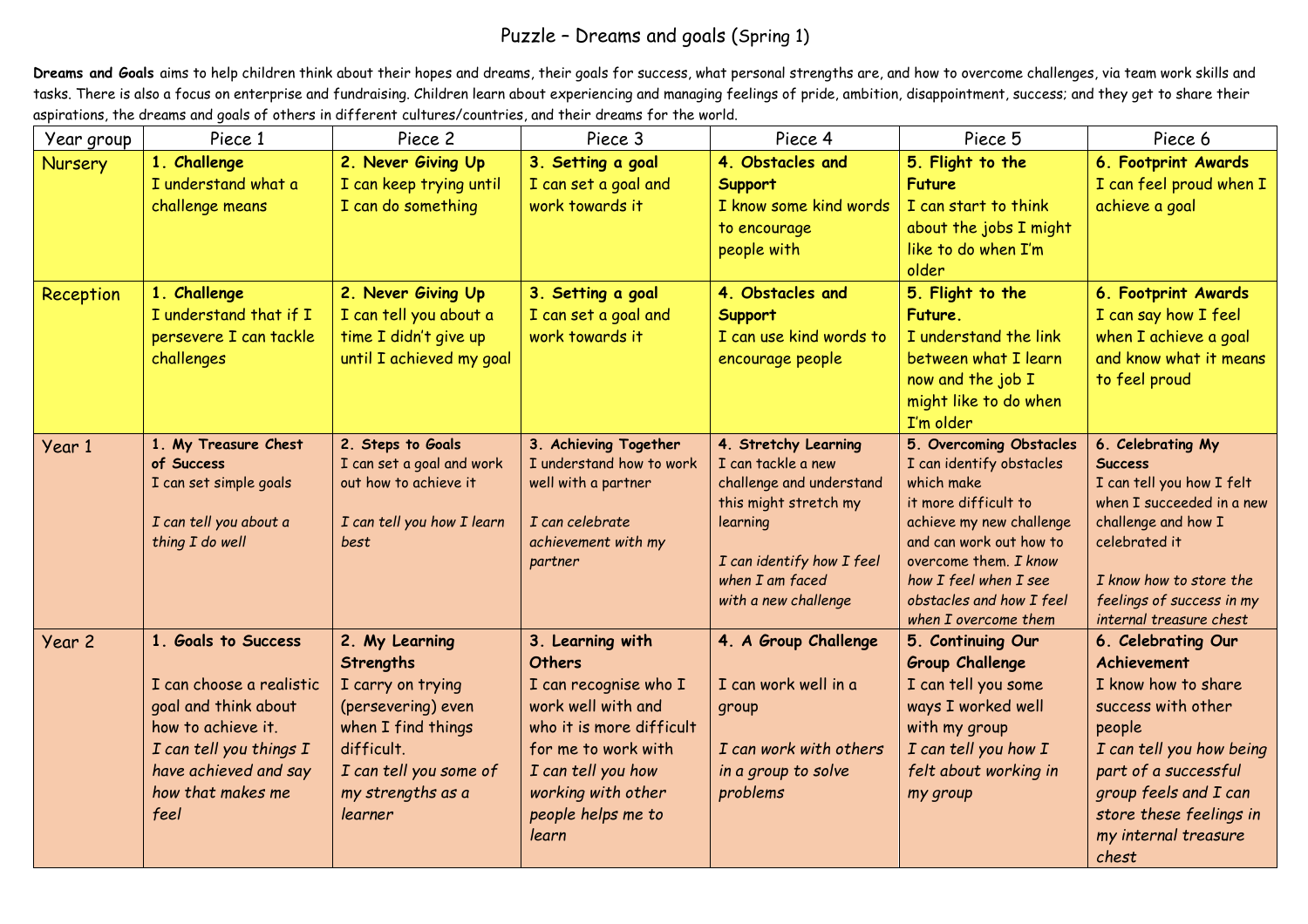| Year 3 | 1. Dreams and Goals                                                                                                                                                                                                           | 2. My Dreams and<br><b>Ambitions</b>                                                                                                                                                    | 3. A New Challenge                                                                                                                                                                                                    | 4. Our New Challenge                                                                                                                                                                                         | 5. Our New Challenge<br><b>Overcoming Obstacles</b>                                                                                                                                                  | 6. Celebrating My<br>Learning                                                                                                                                                                                                            |
|--------|-------------------------------------------------------------------------------------------------------------------------------------------------------------------------------------------------------------------------------|-----------------------------------------------------------------------------------------------------------------------------------------------------------------------------------------|-----------------------------------------------------------------------------------------------------------------------------------------------------------------------------------------------------------------------|--------------------------------------------------------------------------------------------------------------------------------------------------------------------------------------------------------------|------------------------------------------------------------------------------------------------------------------------------------------------------------------------------------------------------|------------------------------------------------------------------------------------------------------------------------------------------------------------------------------------------------------------------------------------------|
|        |                                                                                                                                                                                                                               |                                                                                                                                                                                         |                                                                                                                                                                                                                       |                                                                                                                                                                                                              |                                                                                                                                                                                                      |                                                                                                                                                                                                                                          |
|        | I can tell you about a<br>person who has faced<br>difficult challenges and<br>achieved success<br>I respect and admire<br>people who overcome<br>obstacles and achieve<br>their dreams and goals<br>(e.g. through disability) | I can identify a<br>dream/ambition that is<br>important to me<br>I can imagine how I will<br>feel when I achieve my<br>dream/ambition                                                   | I enjoy facing new<br>learning challenges<br>and working out the<br>best ways for me to<br>achieve them<br>I can break down a goal<br>into a number of steps<br>and know how others<br>could help me to<br>achieve it | I am motivated and<br>enthusiastic about<br>achieving our new<br>challenge<br>I know that I am<br>responsible for my own<br>learning and can use my<br>strengths as a learner<br>to achieve the<br>challenge | I can recognise<br>obstacles which might<br>hinder my achievement<br>and can take steps to<br>overcome them<br>I can manage the<br>feelings of frustration<br>that may arise when<br>obstacles occur | I can evaluate my own<br>learning process and<br>identify how it can be<br>better next time<br>I am confident in<br>sharing my success<br>with others and can<br>store my feelings in my<br>internal treasure chest                      |
|        |                                                                                                                                                                                                                               |                                                                                                                                                                                         |                                                                                                                                                                                                                       |                                                                                                                                                                                                              |                                                                                                                                                                                                      |                                                                                                                                                                                                                                          |
| Year 4 | 1. Hopes and Dreams                                                                                                                                                                                                           | 2. Broken Dreams                                                                                                                                                                        | 3. Overcoming<br>Disappointment                                                                                                                                                                                       | 4. Creating New<br><b>Dreams</b>                                                                                                                                                                             | 5. Achieving Goals                                                                                                                                                                                   | 6. We Did It!                                                                                                                                                                                                                            |
|        | I can tell you about<br>some of my hopes<br>and dreams<br>I know how it feels to<br>have hopes and dreams                                                                                                                     | I understand that<br>sometimes hopes and<br>dreams do not come<br>true and that this<br>can hurt<br>I know how<br>disappointment feels<br>and can identify when I<br>have felt that way | I know that reflecting<br>on positive and happy<br>experiences can help<br>me to counteract<br>disappointment<br>I know how to cope<br>with disappointment<br>and how to help others<br>cope with theirs              | I know how to make a<br>new plan and set new<br>goals even if I have<br>been disappointed<br>I know what it means<br>to be resilient and to<br>have a positive attitude                                      | I know how to work out<br>the steps to take to<br>achieve a goal, and can<br>do this successfully as<br>part of a group<br>I can enjoy being part<br>of a group challenge                            | I can identify the<br>contributions made<br>by myself and others<br>to the group's<br>achievement<br>I know how to share in<br>the success of a group<br>and how to store this<br>success experience in<br>my internal treasure<br>chest |
|        |                                                                                                                                                                                                                               |                                                                                                                                                                                         |                                                                                                                                                                                                                       |                                                                                                                                                                                                              |                                                                                                                                                                                                      |                                                                                                                                                                                                                                          |